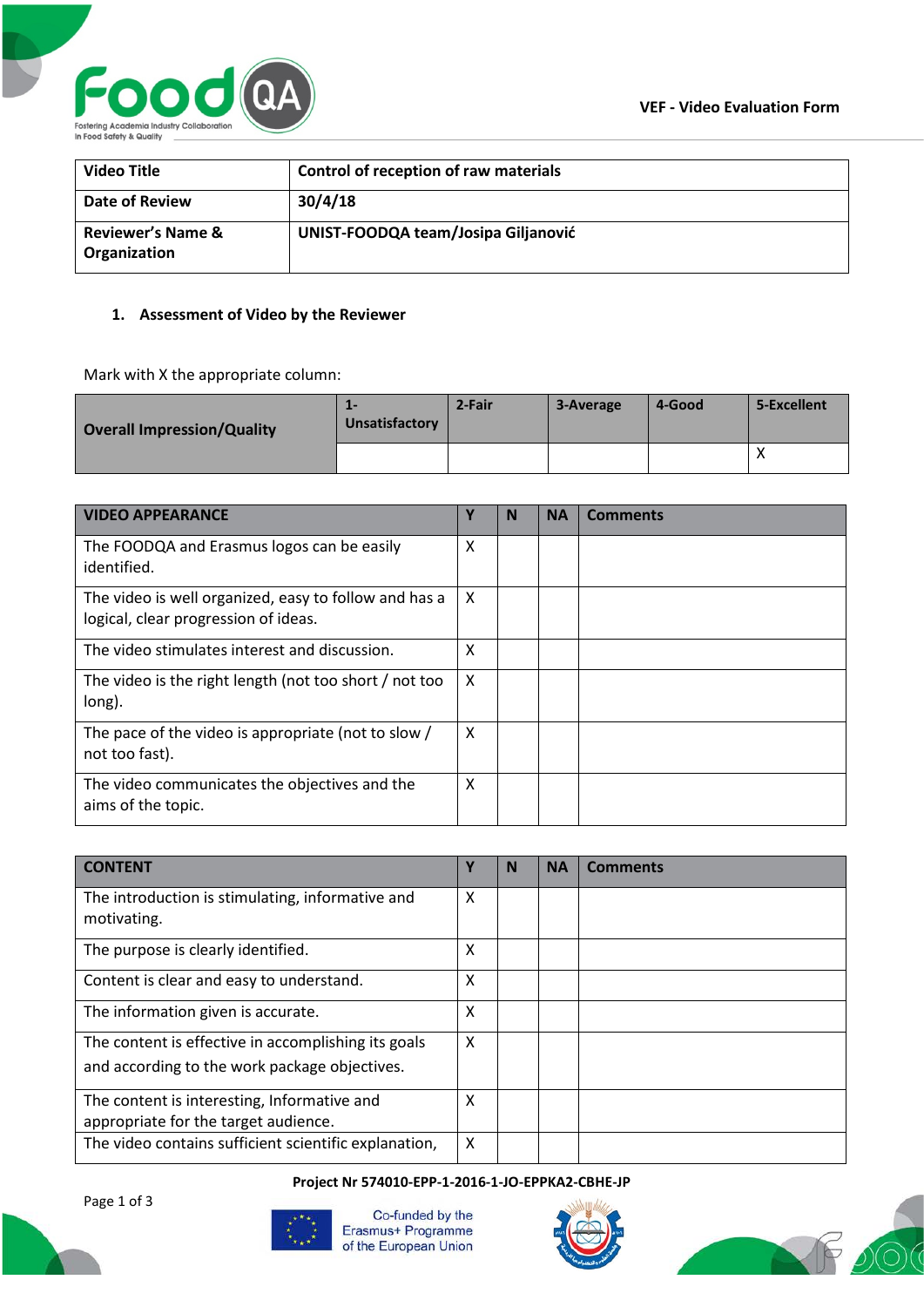



| <b>CONTENT</b>                                                                | Υ | N | <b>NA</b> | <b>Comments</b> |
|-------------------------------------------------------------------------------|---|---|-----------|-----------------|
| where needed.                                                                 |   |   |           |                 |
| Titles and subtitles are appropriate.                                         | X |   |           |                 |
| The video does not need the addition of information<br>to reach completeness. | X |   |           |                 |
| There is not any information in the video that<br>should be removed.          | X |   |           |                 |
| The video ends smoothly, summarizing the main<br>points.                      | X |   |           |                 |

| <b>PRODUCTION QUALITY</b>                                                                                                                            | Υ | N | <b>NA</b> | <b>Comments</b> |
|------------------------------------------------------------------------------------------------------------------------------------------------------|---|---|-----------|-----------------|
| The narration is understandable and of good quality.                                                                                                 | X |   |           |                 |
| The vocabulary is appropriate.                                                                                                                       | X |   |           |                 |
| The music, if any, is appropriate for the video.                                                                                                     | X |   |           |                 |
| There are no distracting background noises.                                                                                                          | X |   |           |                 |
| The audio and video are in sync.                                                                                                                     | X |   |           |                 |
| Sound volume, clarity and mix noise are of good<br>quality.                                                                                          | X |   |           |                 |
| There are no grammatical or spelling mistakes in<br>subtitles and narration.                                                                         | X |   |           |                 |
| The video is of good quality (appropriate camera<br>movement, proper frame rate, good sequence of<br>scenes, good lighting, cables/props are hidden) | X |   |           |                 |
| The graphics/animations of the video, if any, add<br>value and are used in appropriate places.                                                       | X |   |           |                 |

**NA: Please mark as "NA" if the question does not concern the specific deliverable**

# **1. Suggested improvements** (Changes that should be implemented - Missing information - Further improvements - add rows as needed)

| <b>Minute</b> | Suggested Improvement |
|---------------|-----------------------|
|               |                       |
|               |                       |
|               |                       |
|               |                       |

**Project Nr 574010-EPP-1-2016-1-JO-EPPKA2-CBHE-JP**



Co-funded by the Erasmus+ Programme of the European Union